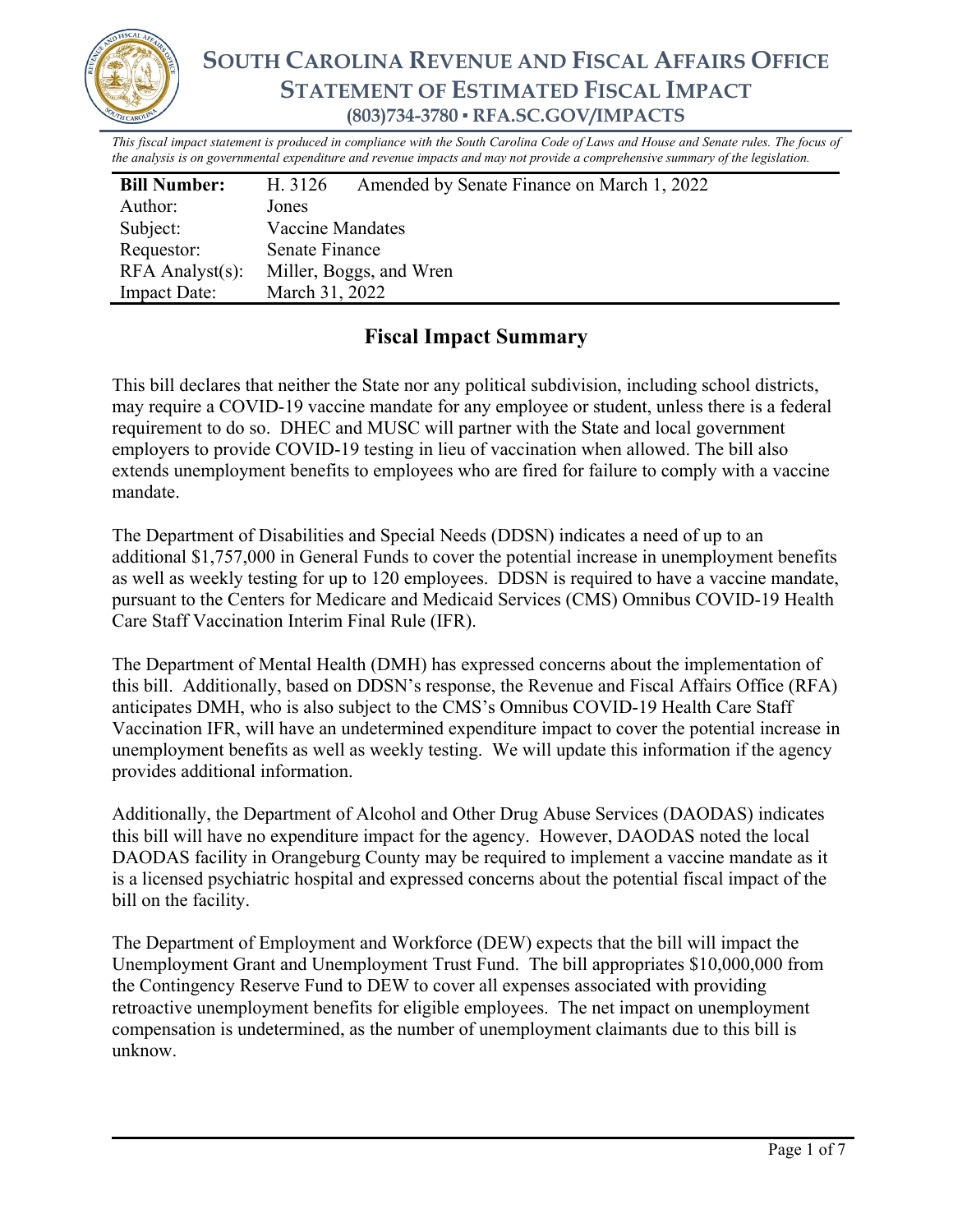Further, DEW indicates this bill will result in an Other Fund expenditure of \$164,250 in FY 2022-23 for computer programing changes necessary to handle the modified unemployment benefits claims allowed by this bill.

The Department of Health and Environmental Control (DHEC) indicates this bill will have an undetermined expenditure impact, depending on the number of COVID-19 tests administered and who is responsible for the cost of these tests. DHEC estimates the average cost per test is \$63.99 based on actual contract pricing for polymerase chain reaction (PCR) tests and antigen tests.

This bill will have no expenditure impact for the Medical University of South Carolina (MUSC), the Workers Compensation Commission (WCC), the Department of Health and Human Services (DHHS), the Department of Administration (Admin.), and the State Fiscal Accountability Authority (SFAA). All of these agencies anticipate being able to manage any additional responsibilities required by this bill within existing appropriations.

The potential local expenditure impact of this bill is undetermined, as it depends upon whether a local government implements a vaccine mandate in violation of the bill. According to the South Carolina Association of Counties (SCAC), currently, Charleston County has a vaccine mandate in place. Other counties may have a mandate but are unknown.

### **Explanation of Fiscal Impact**

# **Amended by Senate Finance on March 1, 2022**

### **State Expenditure**

This bill declares that neither the State nor any political subdivision, including school districts, may require a COVID-19 vaccine mandate for any employee or student, unless there is a federal requirement to do so. This bill specifically includes first responders. If there is a federal requirement for a COVID-19 vaccine mandate for employees or COVID-19 testing, then an employer may allow testing in lieu of the vaccine. DHEC and MUSC will partner with the State and local government employers to provide this COVID-19 testing. Additionally, an employee who is fired for failure to get vaccinated may receive unemployment benefits if the employer has no alternative than to terminate the employee or forfeit Federal Funds.

Also, this bill specifies that employees of any private employer who terminates, suspends, or otherwise reduces compensation to an employee for failure to be vaccinated, are eligible for unemployment benefits. Employee eligibility for unemployment benefits is retroactive for nine months prior to the effective date of this bill. Additionally, the employer will be required to pay a surcharge equal to ten times the amount of the unemployment taxes of a class 20 rate. However, this does not include employers whose employees receive unemployment benefits due to the retroactive period, nor to employers who submit an affidavit to DEW stating the employer is subject to a federal vaccine mandate.

Further, this bill specifies all persons are entitled to the full and equal enjoyment of the goods, services, and accommodations of any place of public accommodation regardless of the person's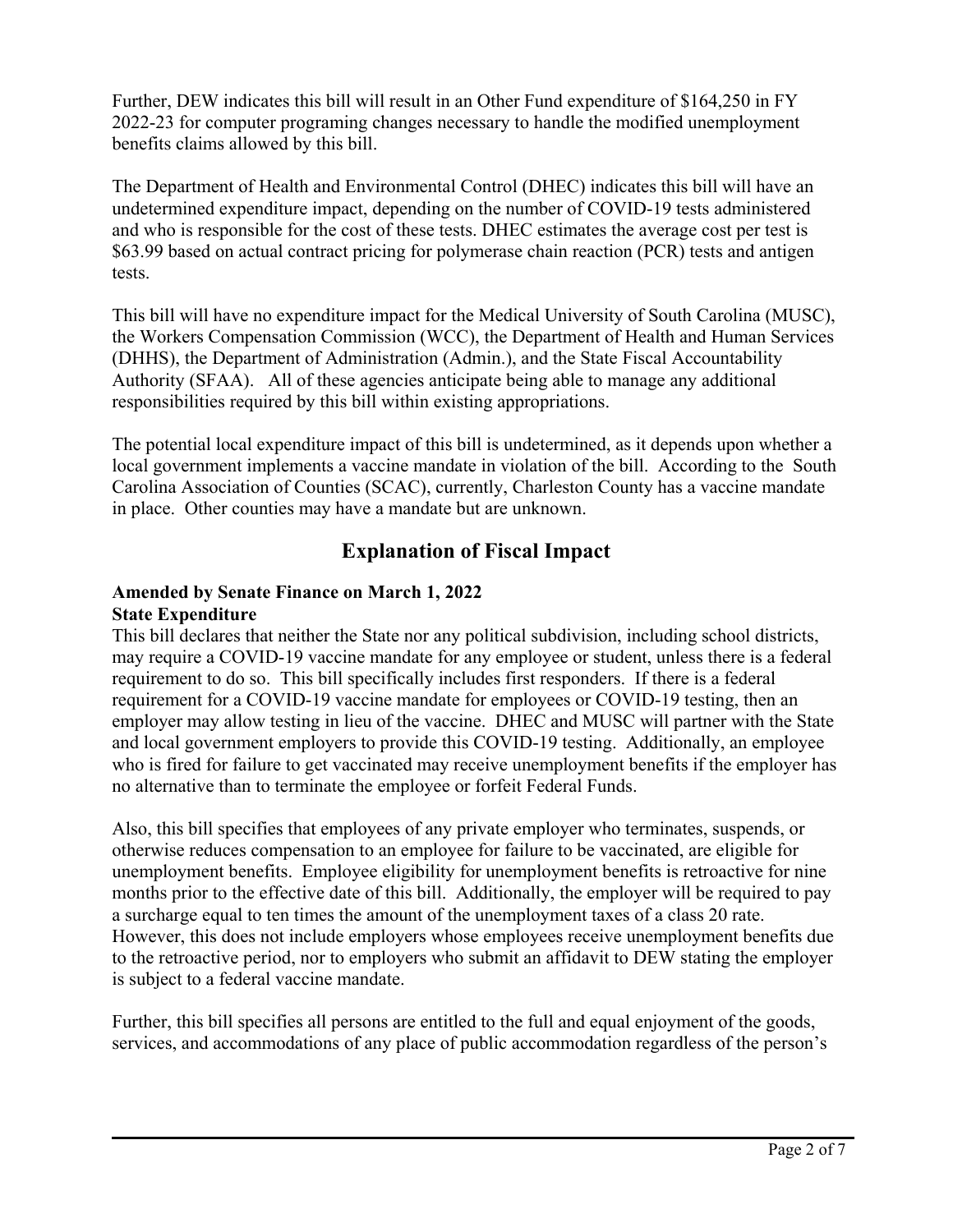vaccine status. A place of public accommodation includes inns, hotels, restaurants, hospitals, retail shops, and other such entities.

**Department of Disabilities and Special Needs.** DDSN is required to have a vaccine mandate, pursuant CMS's Omnibus COVID-19 Health Care Staff Vaccination IFR. This bill allows employees who are terminated for failure to vaccine to claim unemployment. DDSN estimates an increase of 2 percent of the agency's budget to cover additional unemployment benefits and weekly testing for approximately 120 employees. Based on this estimate, DDSN indicates a need for up to an additional \$1,757,000 in General Funds. However, this estimate is subject to change depending upon the number of employees who are subject to weekly testing and the increased cost for unemployment benefits.

**Department of Mental Health.** DMH is required to have a vaccine mandate, pursuant to CMS's Omnibus COVID-19 Health Care Staff Vaccination IFR. This bill allows for weekly testing in lieu of vaccination and allows employees who have left a position rather than be vaccinated to collect unemployment. DMH has expressed concerns for the implementation of this bill. Additionally, based on the response from DDSN, RFA anticipates this bill may have an undetermined expenditure impact for DMH to cover additional personnel unemployment benefits and weekly testing for those employees who are not fully vaccinated.

**Department of Alcohol and Other Drug Abuse Services.** DAODAS anticipates this bill will have no fiscal impact on the agency. However, DAODAS noted that this bill could result in the closing of a local facility due to penalties incurred from firing an employee for failure to be vaccinated as required by a federal mandate. The local DAODAS facility in Orangeburg County may be required to implement a vaccine mandate as it is a licensed psychiatric hospital. The agency expressed concerns about the potential fiscal impact of the bill on the facility due to potential penalties for firing an employee for failure to be vaccinated.

**Department of Employment and Workforce.** This bill will impact the Unemployment Grant and Unemployment Trust Fund. The bill appropriates \$10,000,000 from the Contingency Reserve Fund to DEW to cover all expenses associated with providing retroactive unemployment benefits for eligible employees. The net impact is undetermined, as the number of unemployment claimants due to this bill is unknow.

Additionally, DEW anticipates a non-recurring Other Funds expenditure impact of \$164,250 for computer programing changes necessary to handle the modifies unemployment benefits claims allowed by this bill.

**Department of Health and Environmental Control.** This bill requires DHEC and MUSC to partner with state and local government employers to provide COVID-19 testing when the employer is under a federal vaccine mandate with an alternative option for testing. DHEC estimates the average cost per test is \$63.99. This estimate is based on actual contract pricing for polymerase chain reaction (PCR) tests and antigen tests. The total expenditure impact will depend upon the number of employees that are tested and the frequency of the testing. DHEC is unsure how these costs will be covered among DHEC, MUSC, any potential FEMA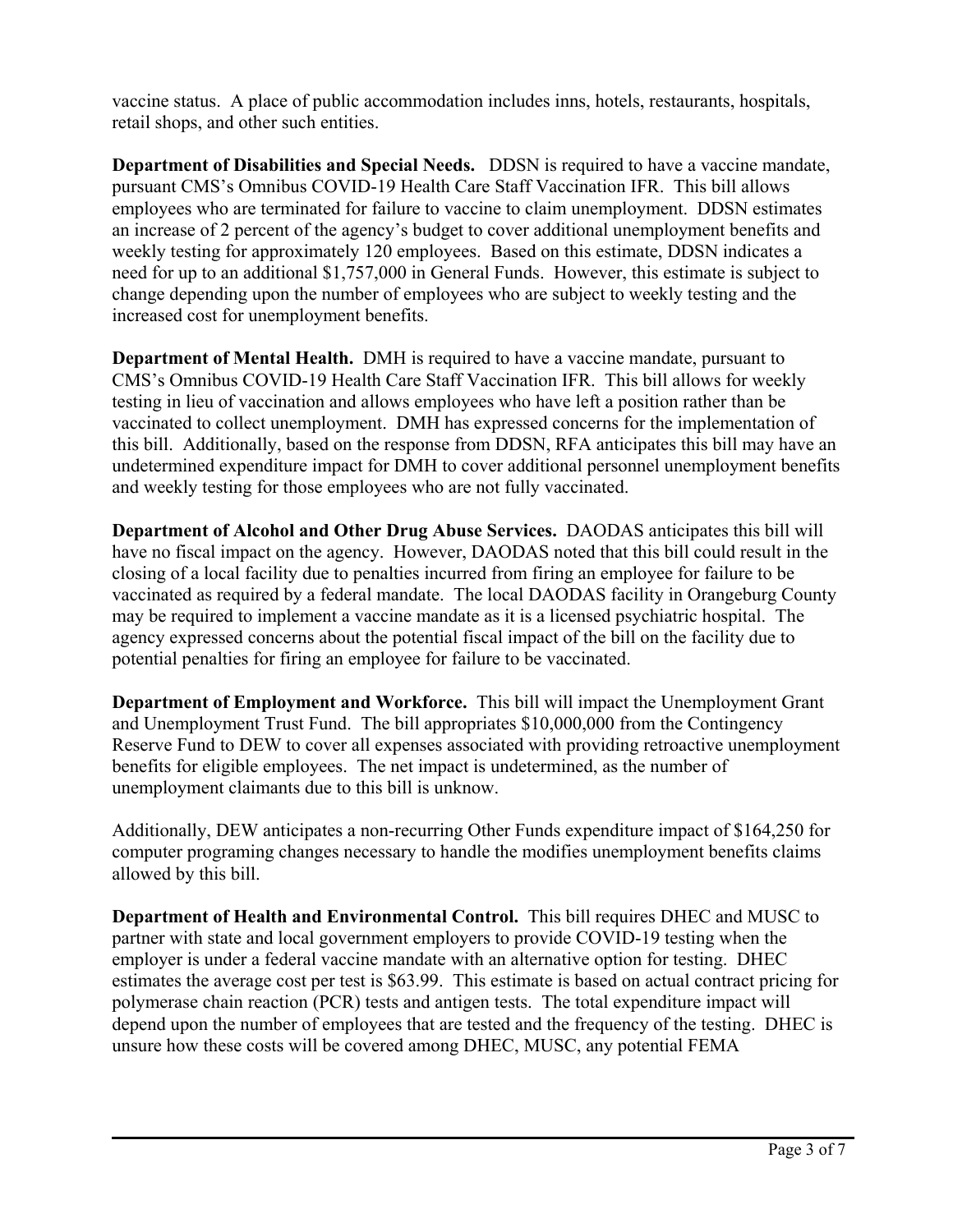reimbursements, and health insurance policy coverage. Therefore, the expenditure impact for this bill is undetermined.

**Medical University of South Carolina.** This bill requires DHEC and MUSC to partner with state and local government employers to provide COVID-19 testing when the employer is under a federal vaccine mandate with an alternative option for testing. MUSC indicates this bill will have no expenditure impact for the agency.

**State Fiscal Accountability Authority.** Section 10 of this bill reenacts Act 99 of 2021, for all actions arising between March 13, 2020, and December 31, 2023. Act 99 of 2021 established a safe harbor from coronavirus claims for businesses, governmental entities, health care facilities, and their employees from March 13, 2020, through June 31, 2021. This safe harbor only applies if public health guidance is followed. This bill extends this safe harbor through December 31, 2023. As this is a reenactment, SFAA indicates this bill will have no fiscal impact for the agency.

**Workers Compensation Commission.** WCC indicates being able to manage the additional responsibilities within this bill with existing staff and within existing appropriations.

**Department of Administration.** The Division of State Human Resources, within the Department of Administration, does not anticipate this bill will have any impact on the agency.

**Department of Health and Human Services.** DHHS indicates this bill will have a minimal fiscal impact on the agency that can be managed within existing appropriations.

**State Revenue**   $N/A$ 

### **Local Expenditure**

This bill declares that neither the State nor any political subdivision, including school districts, may require a COVID-19 vaccine mandate for any employee or student, unless there is a federal requirement to do so. This includes first responders.

According to the Department of Education, no school district has implemented a vaccine mandate. Therefore, this bill will have no impact on school districts.

Additionally, according to the South Carolina Association of Counties, Charleston County has implemented a vaccine mandate. SCAC also stated there may be other local governments that have vaccine mandates, but they are not aware of any other than Charleston. SCAC also expressed concern that this bill may conflict with the home rule for local governments. However, the potential local expenditure impact of this bill is undetermined, as it depends upon any legal actions taken by either the State or the local governments.

# **Local Revenue**

 $N/A$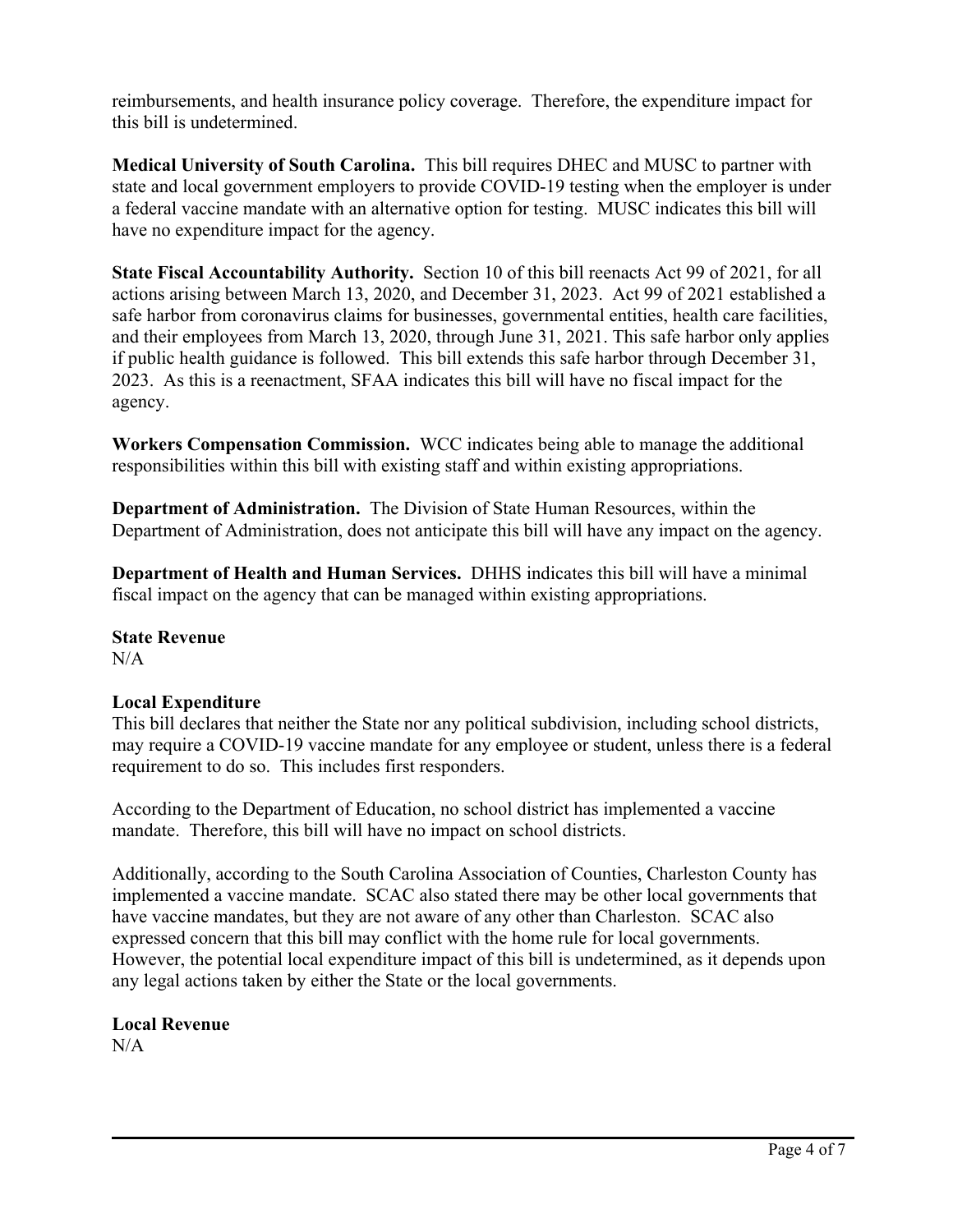### **Amended by House Ways and Means Revenue Policy Legislative Subcommittee on December 7, 2021**

### **State Expenditure**

To determine the potential impact of this bill, RFA contacted those agencies and political subdivisions that may be impacted based upon an initial review of the bill as outlined below. However, depending upon responses, additional agencies may need to be contacted.

This bill specifies that neither the State nor any political subdivisions, including school districts, may enact a COVID-19 vaccine mandate as a condition of employment or attendance. Also, neither the State nor any political subdivision may terminate a first responder for failure to get a COVID-19 vaccine. Additionally, a private employer may not terminate or suspend an individual who does not receive a COVID-19 vaccination. If a private employer is subject to a federal vaccine mandate the employer may allow an employee, the alternative choice of weekly COVID-19 testing. Further, any employer who violates the provisions of this bill will be liable in a civil action. Also, the bill directs DHEC and MUSC to partner with private employers to provide COVID-19 testing. Each of these agencies is appropriated \$10,000,000 from the FY 2021-22 Contingency Reserve Fund to fund this COVID-19 testing.

The Division of State Human Resources, within the Department of Administration, has allowed each state agency to determine whether a COVID-19 vaccine mandate is appropriate and does not have specific knowledge of which agencies, if any, have enacted a COVID-19 vaccine mandate. The agency is not aware of any current mandates by an agency, but it is currently unclear whether any agencies will be impacted as this information has not been reported.

Additionally, this bill requires DHEC and MUSC to partner with private employers to offer weekly COVID-19 testing to employees as an alternative to getting a vaccine. DHEC has offered four scenarios to estimate the potential statewide cost of this testing.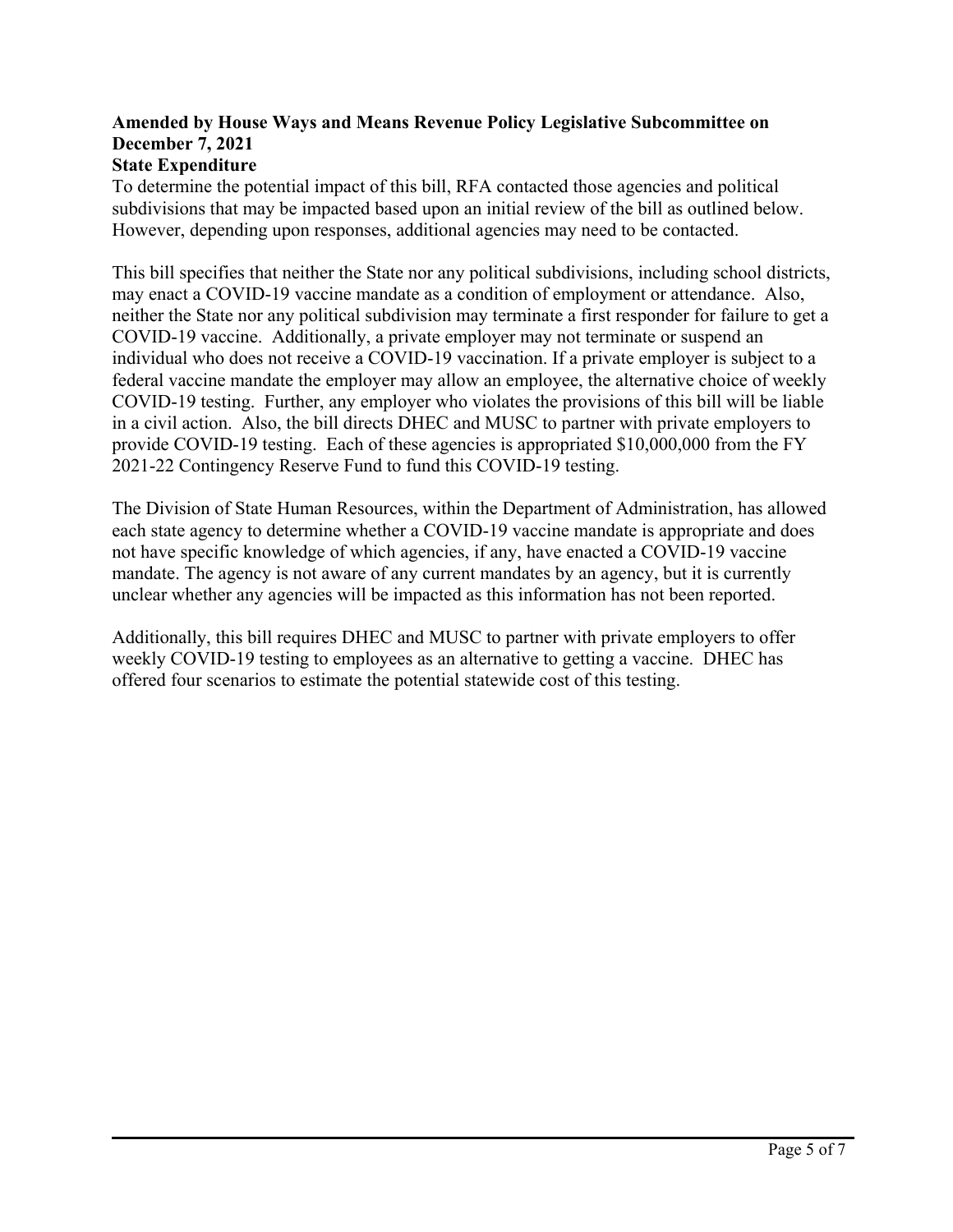| <b>Estimate</b><br><b>Scenario</b>                                      | <b>A</b> - All Employers                                                                                          | <b>B</b> - Private Sector<br>Only                                                                                                                                             | <b>C</b> - Vaccination<br><b>Surge</b>                                                            | <b>D</b> - Vaccine<br><b>Hesitancy</b>                                                                                                               |
|-------------------------------------------------------------------------|-------------------------------------------------------------------------------------------------------------------|-------------------------------------------------------------------------------------------------------------------------------------------------------------------------------|---------------------------------------------------------------------------------------------------|------------------------------------------------------------------------------------------------------------------------------------------------------|
| <b>OSHA Rule</b><br><b>Application</b>                                  | ALL employers with<br>100+ employees                                                                              | Private Sector<br>employers with $100+$<br>employees                                                                                                                          | ALL employers with<br>$100+$ employees                                                            | ALL employers with<br>$100+$ employees                                                                                                               |
| <b>Calculation</b><br><b>Method</b>                                     | Assuming 1.2M<br>employees in<br>impacted<br>organizations;<br>applying statewide<br>vaccination rate of<br>50.3% | Bureau of Labor<br>Statistics data estimates<br>683,643 workers in<br>private sector<br>businesses with 100+<br>employees; applying<br>statewide vaccination<br>rate of 50.3% | Same calculations as<br>A, but assumes a<br>vaccination surge of<br>25% of impacted<br>population | Based on June 2021<br>CDC vaccine<br>hesitancy data;<br>assumes remaining<br>workers who are not<br>"strongly hesitant"<br>will become<br>vaccinated |
| <b>Impact of</b><br><b>Mandate on</b><br>Vaccination<br><b>Behavior</b> | No impact                                                                                                         | No impact                                                                                                                                                                     | 25% surge in<br>vaccination                                                                       | CDC-identified<br>"Movable Middle"<br>become vaccinated                                                                                              |
| # of employees<br>needing testing<br>per week                           | 596,400                                                                                                           | 339,771                                                                                                                                                                       | 447,300                                                                                           | 175,000                                                                                                                                              |
| Average cost<br>per test                                                | \$63.99                                                                                                           | \$63.99                                                                                                                                                                       | \$63.99                                                                                           | \$63.99                                                                                                                                              |
| <b>Weekly Testing</b><br>Cost                                           | \$38,163,636                                                                                                      | \$21,741,919                                                                                                                                                                  | \$28,622,727                                                                                      | \$11,198,250                                                                                                                                         |
| <b>Monthly Testing</b><br>Cost                                          | \$165,248,544                                                                                                     | \$94,142,509                                                                                                                                                                  | \$123,936,408                                                                                     | \$48,488,423                                                                                                                                         |
| <b>6-month Testing</b><br>Cost                                          | \$992,254,536                                                                                                     | \$565,289,890                                                                                                                                                                 | \$744,190,902                                                                                     | \$291,154,500                                                                                                                                        |

DHEC used workforce numbers from SC Department of Commerce, SC Department of Employment and Workforce, and the Bureau of Labor statistics. These numbers may include federal contractors and the Centers for Medicare and Medicaid Services (CMS)-certified facilities. Additionally, the average cost per test of \$63.99 is based on actual contract pricing for polymerase chain reaction (PCR) tests and antigen tests.

The above estimates reflect total statewide testing costs. DHEC is unsure how these costs will be covered among DHEC, MUSC, any potential FEMA reimbursements, health insurance policy coverage, and the private employer. However, DHEC did note that most health insurance policies only cover the cost of testing if the insured is symptomatic, and most screening testing is denied coverage.

This bill allocates a total of \$20,000,0000, or \$10,000,000 each to DHEC and MUSC, from the FY 2021-22 Contingency Reserve Fund. These funds are to be used to provide weekly COVID-19 testing for employees who work for a private employer that is subject to a federal vaccine